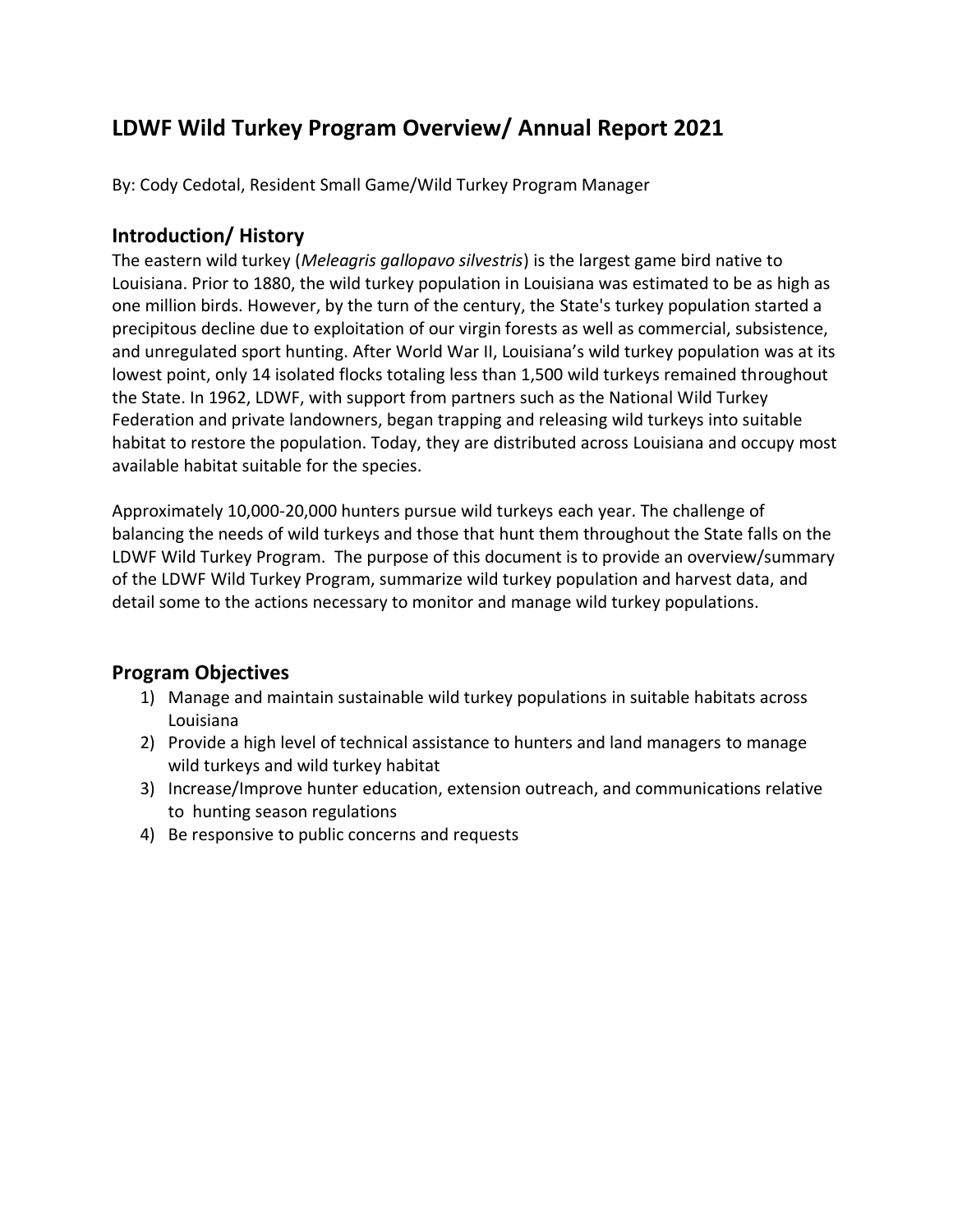#### Figure 1. Wild Turkey Management Regions



### **Population and Harvest Monitoring**

Methods for monitoring wild turkey populations are limited compared to other popular game species. Turkeys leave very little consistent evidence of their presence within an area they are using. This makes techniques like browse surveys, used to assess white-tailed deer densities, ineffective. Aerial surveys, used to estimate waterfowl abundance, are also ineffective to sample turkey populations, as turkeys spend less time in open areas and are nearly impossible to detect under dense forest canopies. The most effective activities available for monitoring turkey populations are monitoring annual harvest and assessing annual recruitment/reproduction. Most states across the southeast, including Louisiana, use these two indicators to track population trends for wild turkeys.

#### **Harvest**

Wild turkey harvest is monitored using two separate methods in Louisiana; through the *Louisiana Big and Small Game Harvest Survey* (Harvest Survey) and via tag validation data/ reported harvest each year. The Harvest Survey is a mail survey sent out each year to a random subset of people who purchased hunting licenses. Information relative to the estimated number of turkey hunters and estimated turkey harvest dates back to 1980 in this survey. In 2009, LDWF implemented the tagging program for wild turkeys. This requirement offers a different way to track changes in turkey harvest based on the actual number of turkey tags that are validated/reported each year. Results of harvest tag reporting are summarized in a brief report each year. In addition, harvest can be looked at more closely and sorted by parish, management region, and week of the season as illustrated below. Although there are differences between the harvest estimates provided by each survey (likely the result of noncompliance/ reporting rate) the declining trend in turkey harvest in recent years is consistent between both surveys.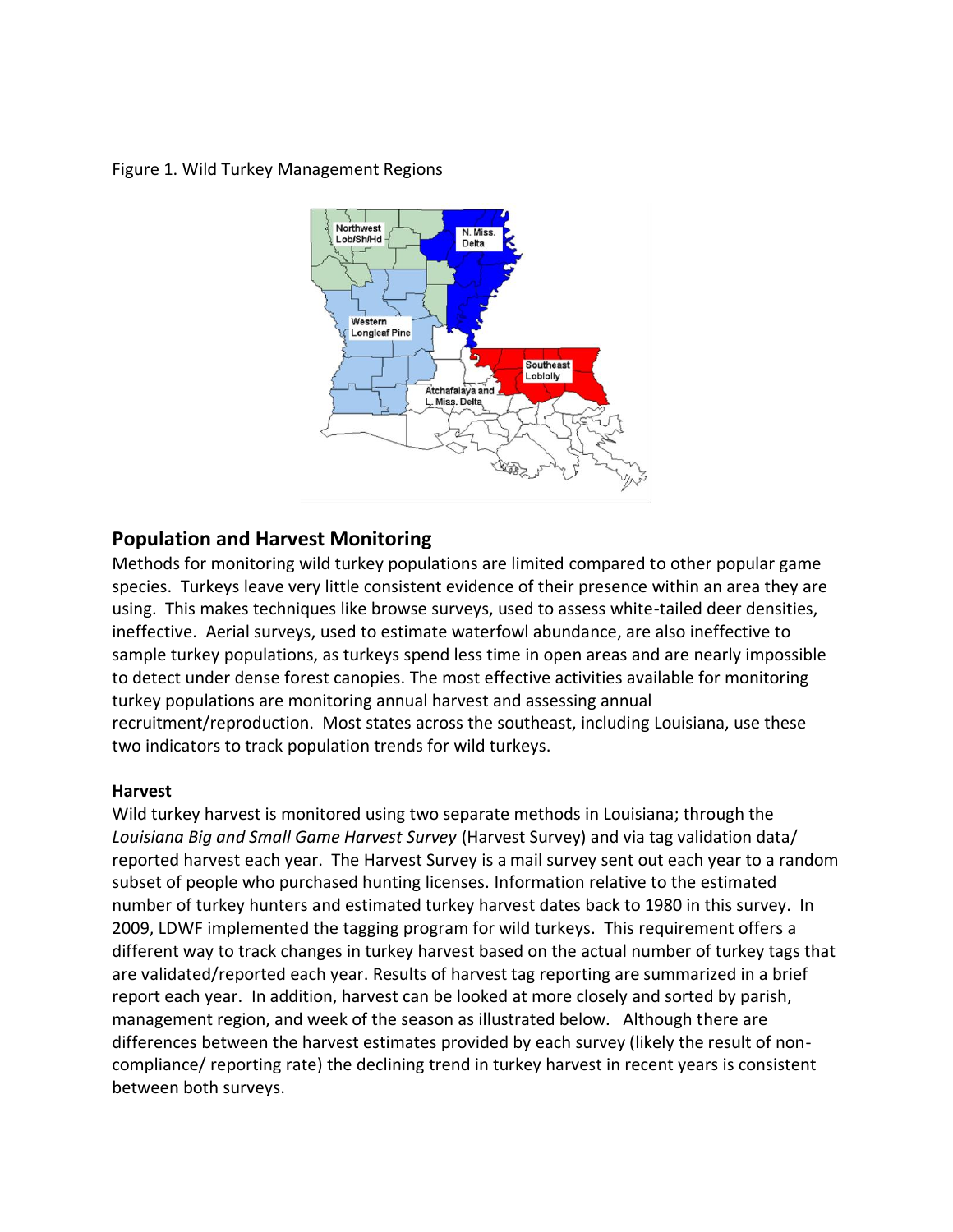| Year    | <b>Estimated Hunters</b> | <b>Estimated</b><br><b>Harvest</b> | <b>No. Tags Validated</b>    |  |
|---------|--------------------------|------------------------------------|------------------------------|--|
| 1980    | 10,800                   | 3,500                              |                              |  |
| 1981    | 12,000                   | 3,900                              |                              |  |
| 1982    | 15,700                   | 5,700                              |                              |  |
| 1983    | 17,600                   | 7,800                              |                              |  |
| 1984    | 15,600                   | 7,800                              |                              |  |
| 1985    | 19,700                   | 6,500                              |                              |  |
| 1986    | 16,100                   | 6,100                              |                              |  |
| 1987    | 16,300                   | 10,100                             |                              |  |
| 1988/89 | ---No Data---            | ---No Data---                      |                              |  |
| 1990    | 21,200                   | 10,900                             | <b>Mandatory Tagging and</b> |  |
| 1991    | 19,000                   | 9,400                              | <b>Harvest Validation</b>    |  |
| 1992    | 21,900                   | 9,900                              | <b>Initiated 2009</b>        |  |
| 1993    | 22,300                   | 11,100                             |                              |  |
| 1994    | 18,700                   | 9,000                              |                              |  |
| 1995    | 20,400                   | 9,400                              |                              |  |
| 1996    | 20,800                   | 8,000                              |                              |  |
| 1997    | 20,700                   | 11,200                             |                              |  |
| 1998    | 20,500                   | 9,200                              |                              |  |
| 1999    | 19.000                   | 8.000                              |                              |  |
| 2000    | 19,000                   | 8,300                              |                              |  |
| 2001    | 21,900                   | 9,000                              |                              |  |
| 2002    | 25,000                   | 10,900                             |                              |  |
| 2003    | 25,800                   | 9,000                              |                              |  |
| 2004    | No data                  |                                    |                              |  |
| 2005    | 21,900                   | 8,600                              |                              |  |
| 2006    | 11,600                   | 7,000                              |                              |  |
| 2007    | 17,700                   | 8,300                              |                              |  |
| 2008    | 19400                    | 8300                               |                              |  |
| 2009    | 17500                    | 5600                               | 2,586                        |  |
| 2010    | 14000                    | 7000                               | 2,221                        |  |
| 2011    | 19100                    | 7000                               | 2,581                        |  |
| 2012    | 25300                    | 8700                               | 2,043                        |  |
| 2013    | 24500                    | 5300                               | 1,571                        |  |
| 2014    | 24800                    | 6100                               | 1,693                        |  |
| 2015    | 24500                    | 5100                               | 1,777                        |  |
| 2016    | 21600                    | 5800                               | 1,750                        |  |
| 2017    | 22500                    | 6300                               | 2,024                        |  |
| 2018*** | 16900                    | 3700                               | 1,989                        |  |
| 2019    | 14300                    | 4200                               | 1,844                        |  |
| 2020    | 20000                    | 5600                               | 2,117                        |  |
| 2021    | 19600                    | 5500                               | 1,886                        |  |

**Table 1. Harvest survey estimates and validated harvest.**

Note: Harvest survey is based on 6% sample of hunting license holders. Estimated hunter and harvest data from 2012 to 2020 has been updated from previous results to reflect an error in the number of Lifetime licenses used for calculations during that period.

\*\*\* Statewide turkey season delayed by 2 wks.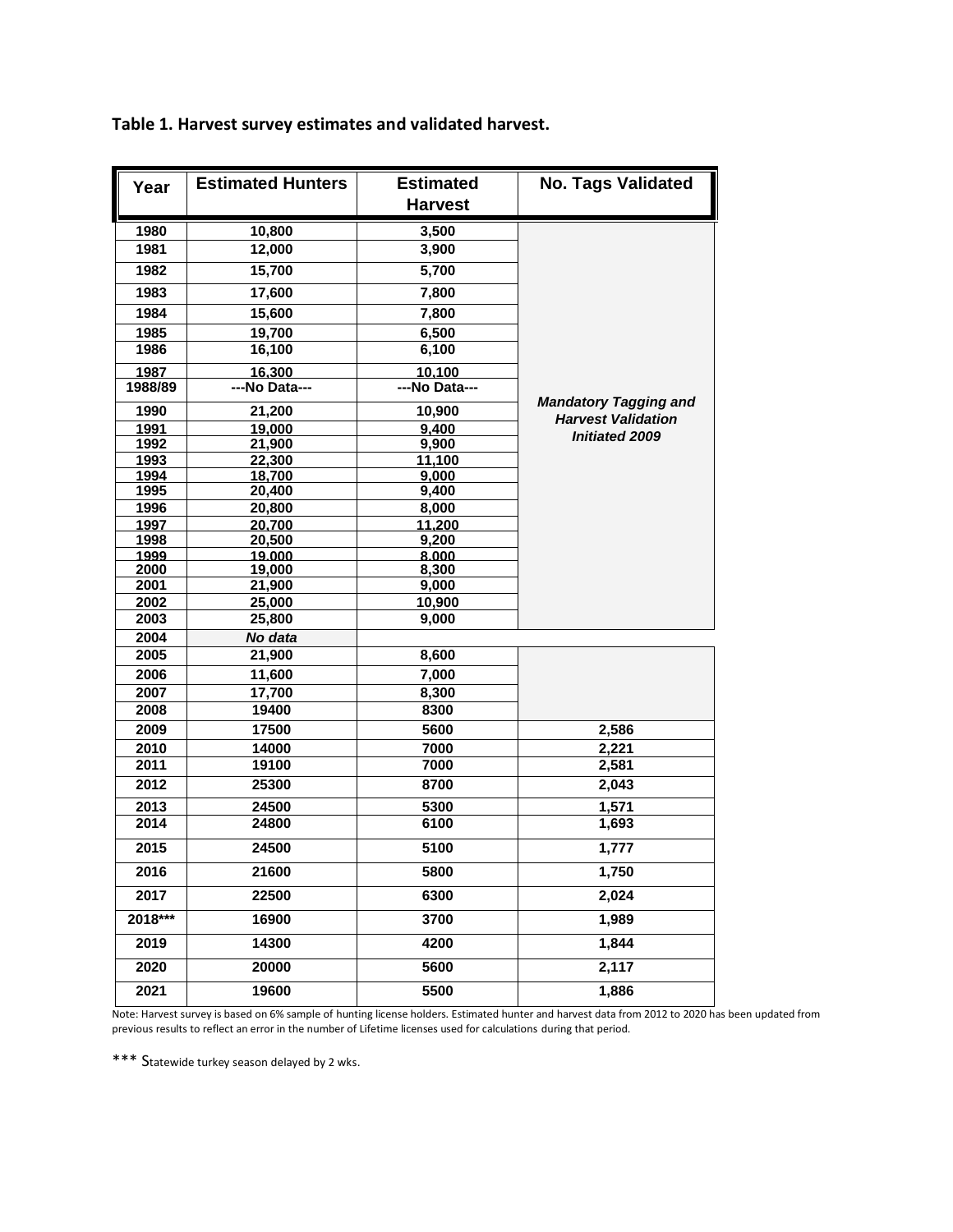

Figure 2. Estimated statewide turkey harvest based on the Harvest Survey

Figure 3. Estimated number of turkey hunters based on the Harvest Survey

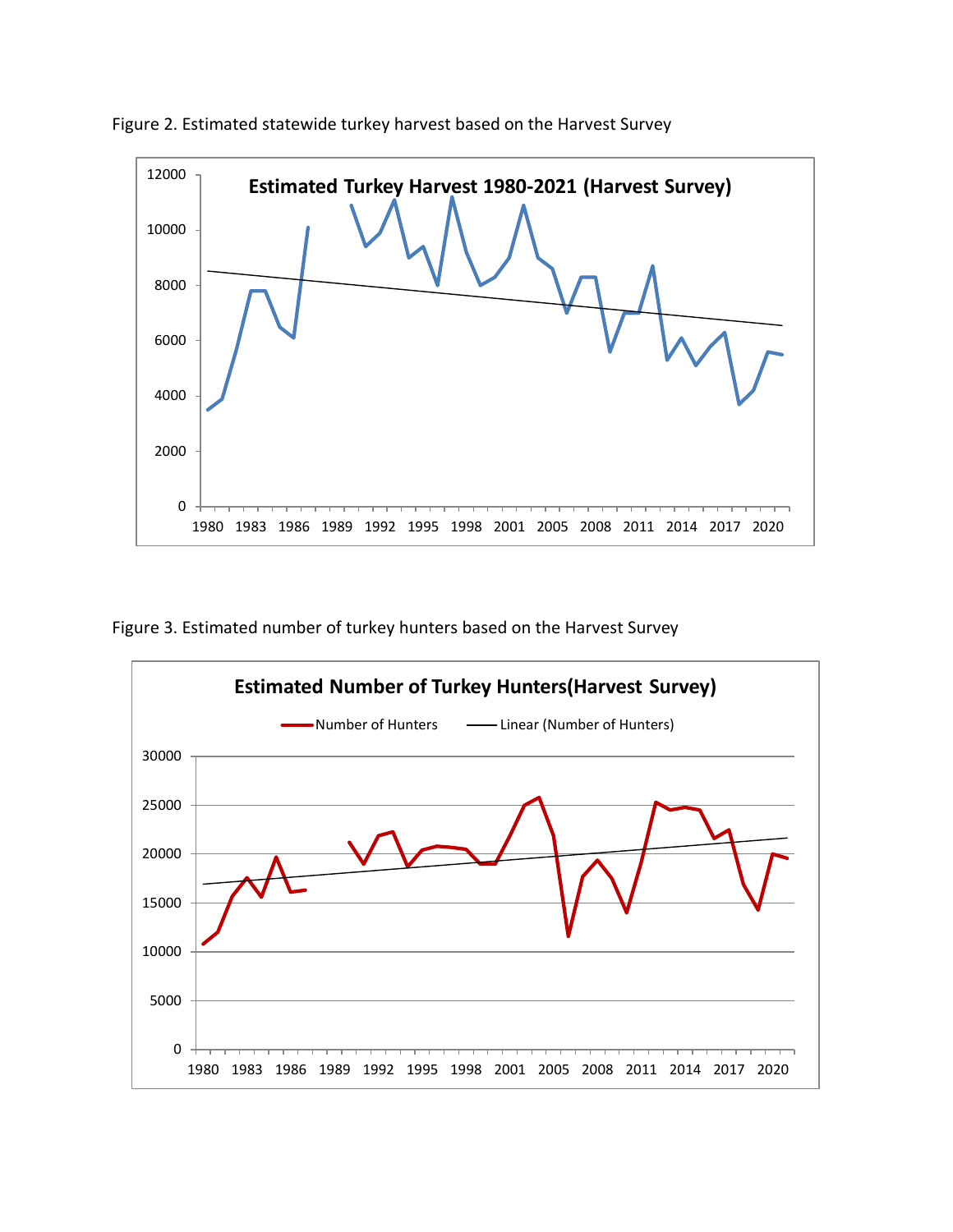

Figure 4. Validated/Reported turkey harvest.

Figure 5. Validated/ Reported turkey harvest by Parish in 2021.

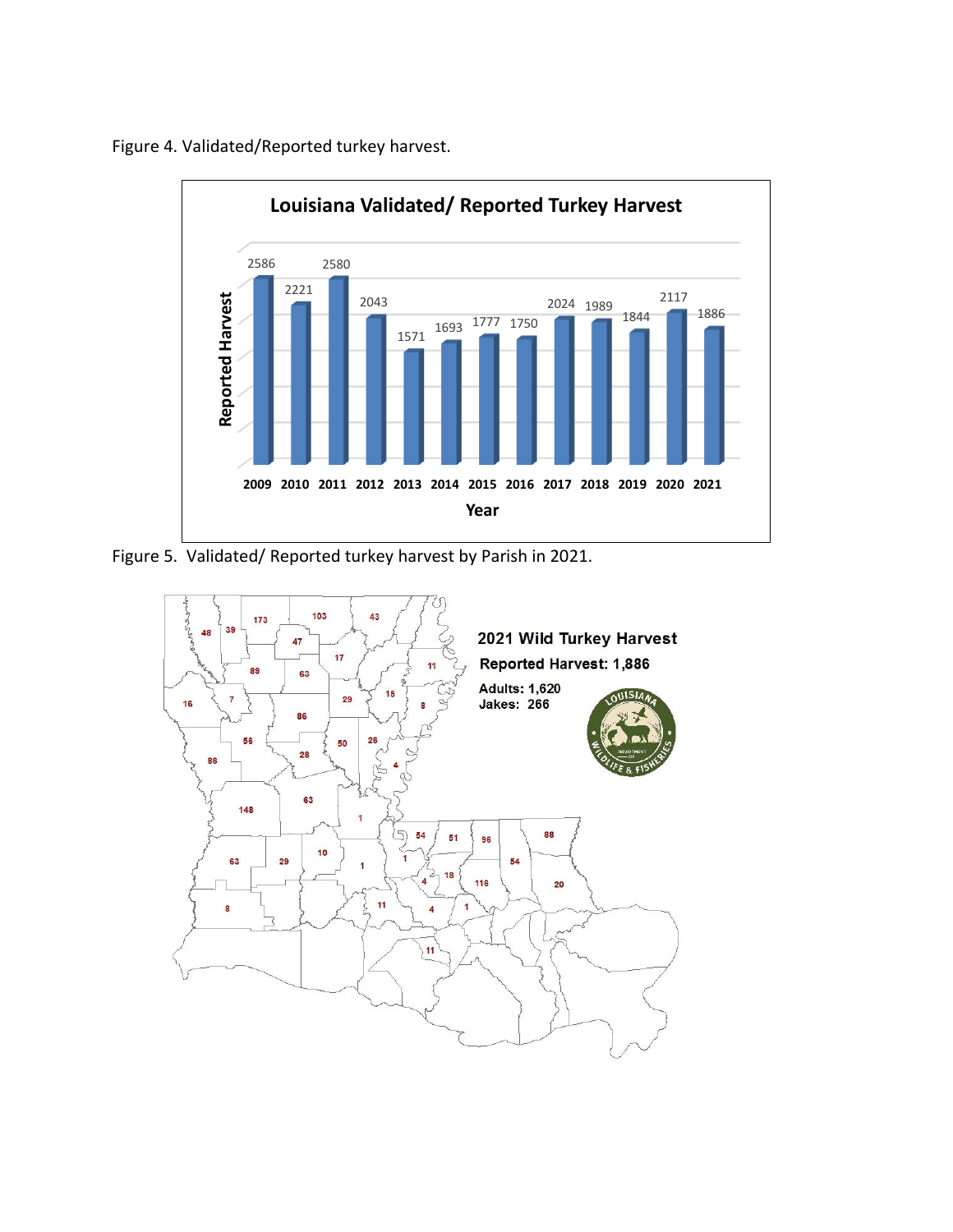Figure 6. Turkey harvest comparison. Estimated harvest from havrest survey compared to the number of tags validated/ reported harvest.



Figure 7. Validated/ reported turkey harvest by Wild Turkey Management Region.

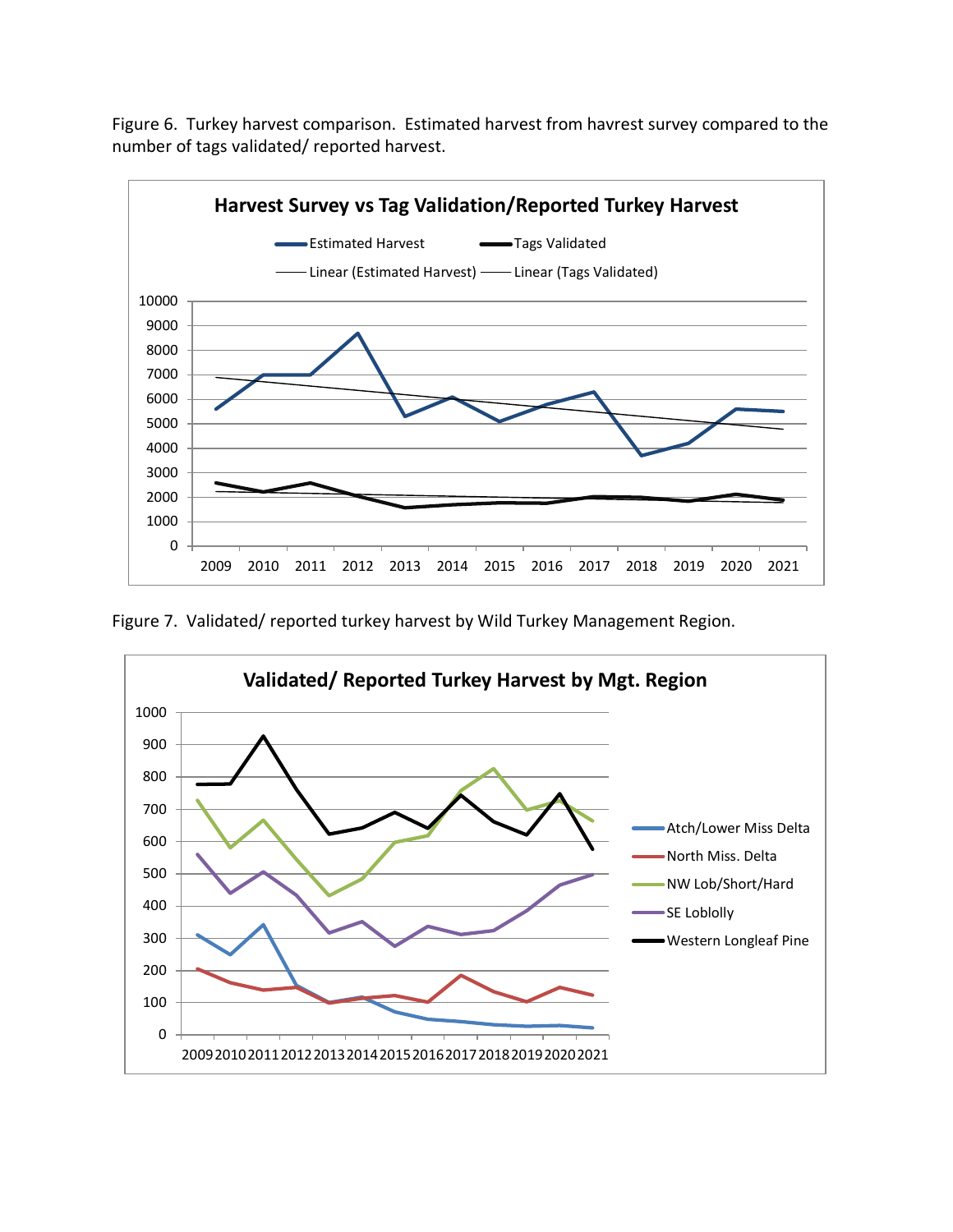

Figure 8. Turkey Harvest by week of the season 2009-2021.

### **Reproduction/Recruitment**

Numerous factors potentially influence wild turkey reproduction annually including the following:

- Environmental Factors
	- o Average temperatures
	- o Annual precipitation
- Habitat Quality
	- o Nesting
	- o Brood-rearing
	- o Wintering
- Season timing/harvest

LDWF conducts a Wild Turkey Poult Production Survey each year throughout Louisiana to develop population indices and track population trends of wild turkeys. LDWF staff and other volunteers record turkey sightings every July and August to provide data for the Wild Turkey Poult Production Survey, which provides an assessment of reproduction/ recruitment each year. It is important to note that this survey is only an index to reproduction and not a population estimate. In addition, information on sex ratio can be obtained from the data set. The graphs below illustrate poult-per-hen(PPH) ratios for each wild turkey management region. There is significant variation in PPH ratios in all management regions and overall declining trends in all regions but one. The full Wild Turkey Poult Production Survey document is available upon request or on the LDWF website at [https://www.wlf.louisiana.gov/page/turkey](https://www.wlf.louisiana.gov/page/turkey-research-and-management)[research-and-management.](https://www.wlf.louisiana.gov/page/turkey-research-and-management)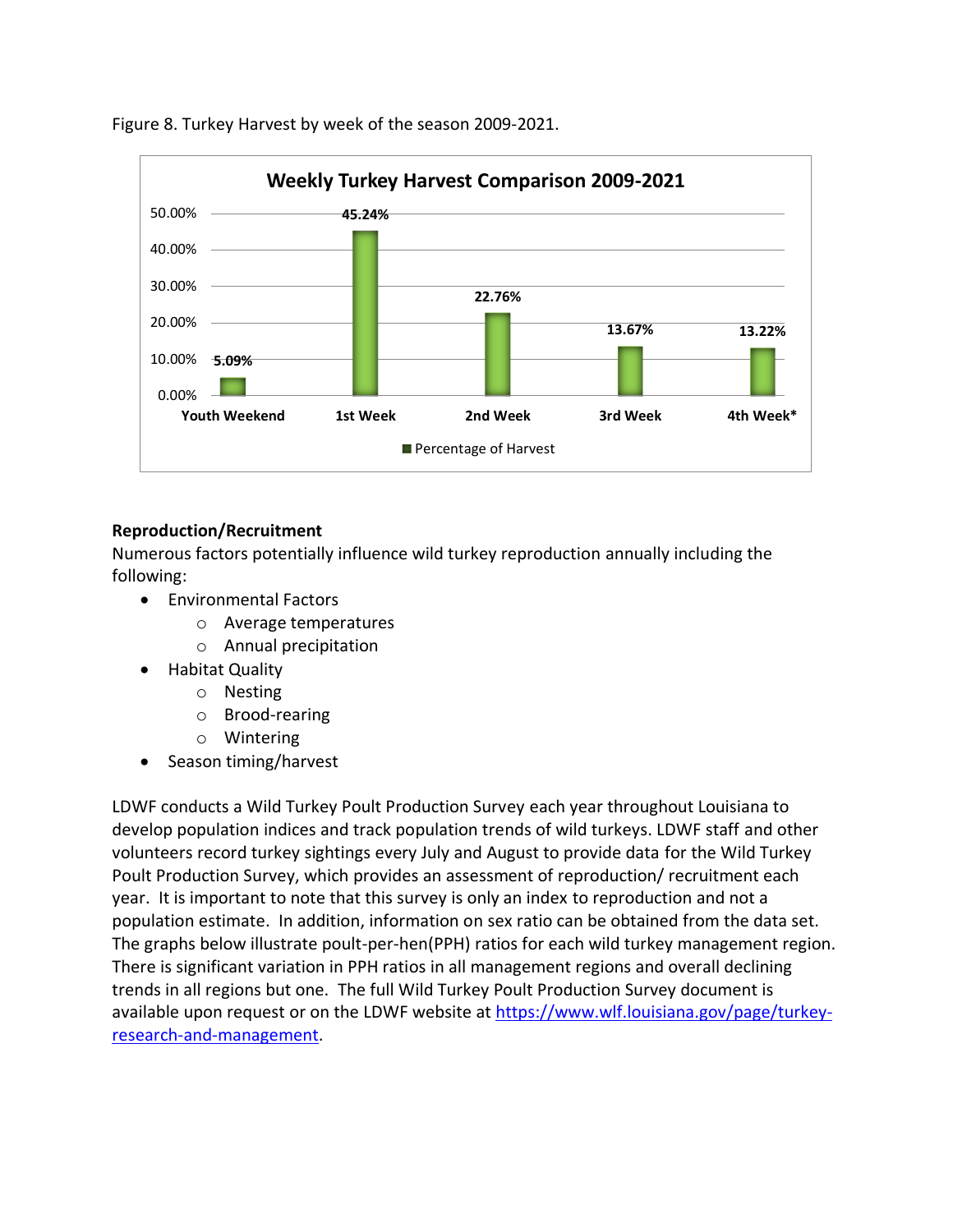

### Figure 9. Wild Turkey Production indices for each Wild Turkey Management Region.

# **Wild Turkey Research**

The LDWF Wild Turkey Program has been actively involved in wild turkey research for many years. LDWF conducts and sponsors a number of research projects to study population status, habitat needs, biology, harvest characteristics, and harvest rates. These include gobbling activity surveys, banding studies, and nesting ecology studies. From these studies, we have learned that:

- Turkeys are quite mobile—movements of more than 5 miles are common in contiguous habitat.
- In Louisiana, peak nest initiation for wild turkeys occurs during the first and second week of April.
- Gobbling activity generally increases until the start of hunting season, regardless of the start date.
- Harvest rates can be highly variable each year depending on the site, bag limit, and season length.
- Brood size is generally largest in the western longleaf region of the state.
- Adult gobblers typically make up more than 80% of the reported annual harvest.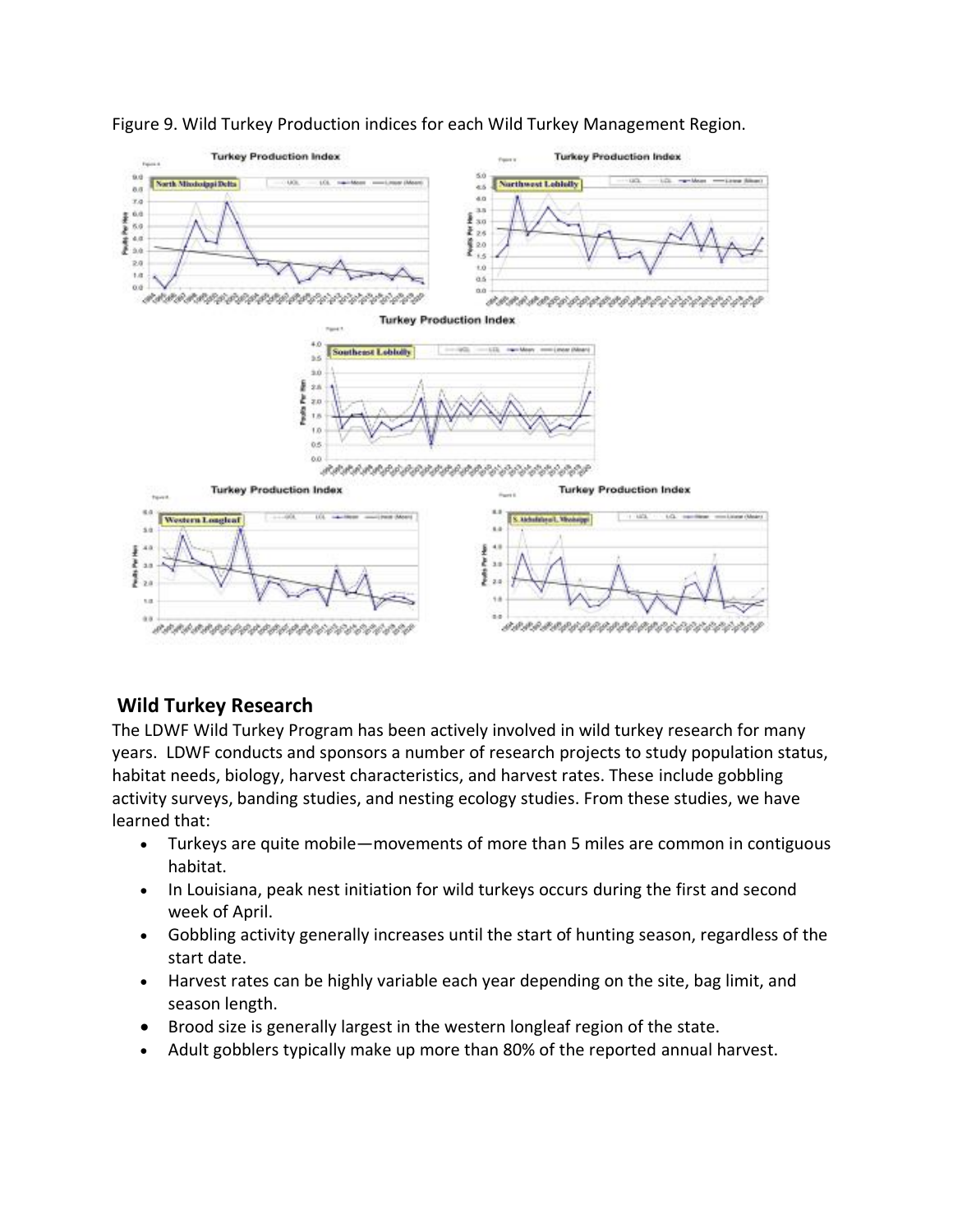In addition to in-State research projects, the LDWF Wild Turkey Program also participates in projects at a regional/ national level through involvement with the Southeastern Association of Fish and Wildlife Agencies' Wild Turkey Working Group.

#### **Past Research Projects/Publications –Louisiana (last 10 years only)**

- Establishing Opening Dates for Spring Wild Turkey Hunting Season- Southeastern Association of Fish and Wildlife Agencies- 2016
- Use of Pine-Dominated Forests by Female Eastern Wild Turkeys Immediately After Prescribed Fire- Yeldell et al. 2017
- Nest Site Selection and Nest Survival of Eastern Wild Turkeys in a Pyric Landscape- Yeldell et al. 2017
- Prescribed Fire Influences Habitat Selection of Female Eastern Wild Turkeys- Yeldell et al. 2017
- Movements of Wild Turkey Hunters During Spring in Louisiana- Gross et al. 2015
- Space Use, Daily Movements, and Roosting Behavior of Male Wild Turkeys During Spring in Louisiana and Texas- Gross et al. 2015
- Survival and Recovery Rates on Male Wild Turkeys on Private Lands in North-Central Louisiana- Byrne et ala 2014
- Nesting Ecology of Wild Turkeys in a Bottomland Hardwood Forest- Byrne 2013
- Effects of Variable Spring Harvest Regimes on Annual Survival and Recovery Rates of Male Wild Turkeys in Southeast Louisiana- Chamberlin et al. 2012
- Seasonal Space Use and Habitat Selection of Female Wild Turkeys in a Louisiana Bottomland Forest- Byrne et al. 2011
- Wild Turkey Movements During Flooding After Opening of the Morganza Spillway, Louisiana- Chamberlin et al. 2011
- Nesting Ecology of Wild Turkeys in a Bottomland Hardwood Forest- Byrne 2013
- Seasonal Space Use and Habitat Selection of Adult Raccons (*Procyon lotor*) in a Louisiana Bottomland Hardwood Forest- Byrne 2011
- Spatial Ecology and Survival of Male Wild Turkeys in a Bottomland Hardwood Forest- Grisham et al. 2008

#### **Ongoing Research/ Publications**

- Nesting Ecology/ Female Wild Turkey Movements/ Male Harvest Rates in Western LA- LDWF/LSU
- Male Harvest Rates in Kisatchie National Forest- LDWF/LSU
- Nesting Ecology/ Female Wild Turkey Movements/ Male Harvest Rates in Southeastern LA- LDWF/LSU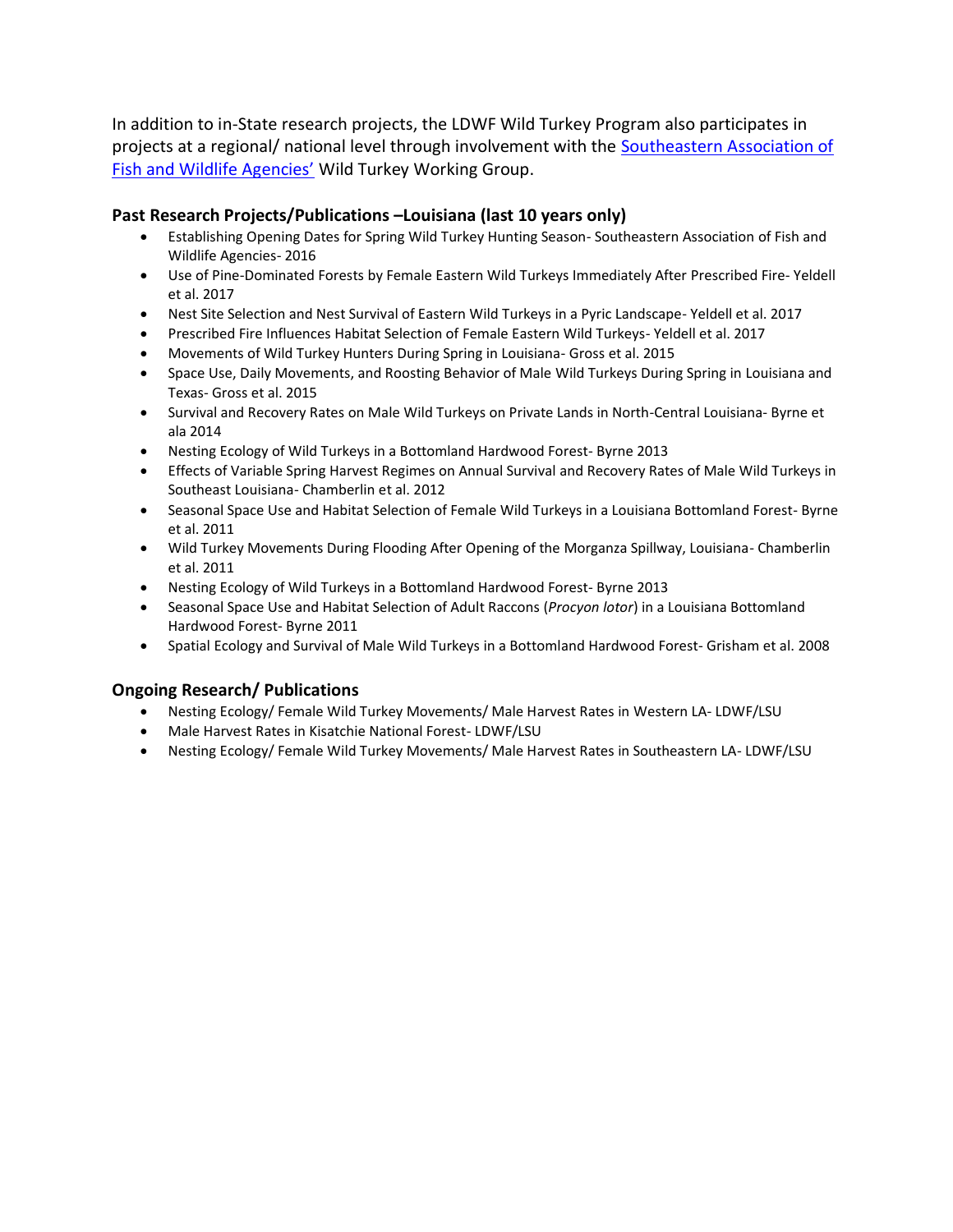### **Hunting Seasons and Regulations**

The LDWF Wild Turkey Program recommends turkey hunting seasons and regulations to the Louisiana Wildlife and Fisheries Commission based on results of population and habitat monitoring and research. Hunting season and regulation changes relative to wild turkeys must address 3 of the 5 criteria listed below to be considered:

- 1. Landscape scale or habitat issues affecting wild turkey populations
- 2. Harvest data trends
- 3. Staff recommendations supported by scientific data
- 4. Public support
- 5. Commission request

A recent example of a turkey season modification occurred in 2017 when the statewide opening date was changed in an attempt to increase and sustain turkey populations and harvest statewide. Declines in habitat quality as well as downward trends in turkey harvest have been observed throughout much of the state since the early 2000s. In-state research as well as other sources suggested early harvest of male wild turkeys could be contributing to these declines in addition to habitat quality issues. Based on this data, it was recommended that the statewide opening date for wild turkeys be delayed to allow opportunity for increased wild turkey breeding and production when coupled with favorable weather conditions and quality habitat during nesting and brood rearing periods. The data presented below along with harvest data shown in previous graphs support this decision.

Figure 10. Southeastern Association of Fish and Wildlife Agencies' recommendation.

|                                                                                                            | <b>POTENTIAL POSITIVE</b><br><b>FACTORS</b>                                                                                                                                                                                                            | <b>POTENTIAL NEGATIVE</b><br><b>FACTORS</b>                                                                                                                                                                                                                                                                                                      | <b>UNKNOWNS &amp;</b><br><b>RESEARCH NEEDS</b>                                                                                                                                       |
|------------------------------------------------------------------------------------------------------------|--------------------------------------------------------------------------------------------------------------------------------------------------------------------------------------------------------------------------------------------------------|--------------------------------------------------------------------------------------------------------------------------------------------------------------------------------------------------------------------------------------------------------------------------------------------------------------------------------------------------|--------------------------------------------------------------------------------------------------------------------------------------------------------------------------------------|
| LIBERAL<br><b>FRAMEWORK</b><br>Opening date prior to<br>peak saa laying                                    | - Acknowledges hunter requests<br>- Maximizes hunter opportunity<br>- Encompasses all peaks in gobbling<br>activity<br>- Reduces inclement weather impacts on<br>hunter success and satisfaction                                                       | - Population productivity may<br>be reduced via:<br>- Heightened risk of illegal hen kill<br>- Excessive or selective gobbler mortality possibly<br>impacting turkey reproduction                                                                                                                                                                | - Risk of illegal hen kill varies<br>and should be assessed state by<br>state<br>- True impact of early-season<br>gobbler mortality likely variable<br>and currently<br>unguantified |
| RECOMMENDED<br><b>FRAMEWORK</b><br>Opening date<br>concurrent with peak<br>egg laying                      | Reduced risk of illegal hen kill<br>Diminished risk associated with<br>excessive or selective gobbler mortality<br>- Allows for hunter exposure to secondary<br>seak in gobbling activity<br>- Increased responsiveness of<br>gobblers to hunter calls | - Hunters may miss early gobbling or first peak in<br>gobbling<br>- Requires shorter, more precisely timed<br>frameworks<br>- Some hens may still be at risk of illegal kill                                                                                                                                                                     | Same as above, plus:<br>- Uncertain effects on hunter<br>satisfaction<br>- Requires accurate knowledge<br>of local nesting and gobbling<br>chronology                                |
| <b>CONSERVATIVE</b><br><b>FRAMEWORK</b><br>Opening date<br>concurrent or following<br>peak nest-incubation | - Minimized risk of illegal hen kill<br>- Eliminates risks associated with<br>excessive gobbler mortality -<br>all gobblers have become a<br>biologically unneeded surplus                                                                             | - Occurs late in breeding season resulting in<br>shortest season frameworks.<br>- Hunters may miss all gobbling peaks in some<br><b>Vears</b><br>- Warmer temperatures and advanced vegetation<br>becomes problematic to hunters in southern<br>latitudes<br>- Likely requires significant outreach and<br>education for continued hunter buy-in | - Uncertain effects on hunter<br>satisfaction                                                                                                                                        |

### SEAFWA - Establishing Opening Dates for Spring Wild Turkey Seasons Adopted 2016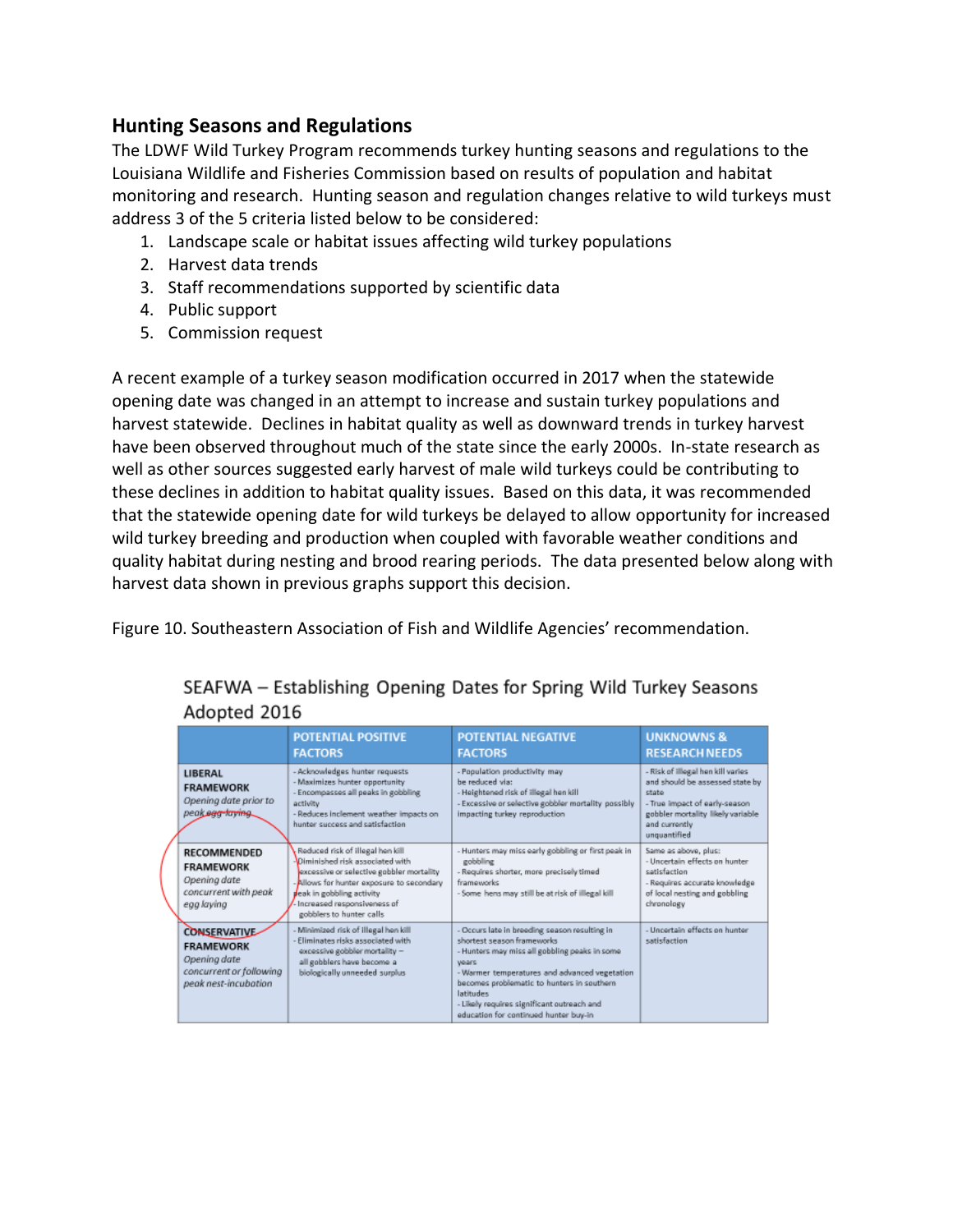

projects.

Figure 11. Louisiana wild turkey nest initiation dates. Combined from Louisiana research

Note: based on known turkey nest tracked with VHF/GPS transmitters from research projects across Louisiana in previous 10 years

Figure 12. Turkey harvest relative to nest initiation/peak breeding before and after regulation change.



In addition, effective in the 2020 Turkey season, the Louisiana Wildlife and Fisheries Commission adopted a season length reduction (30 days to 16 days) for parts of the Atchafalaya and Lower Mississippi Delta management region located in the following parishes: Avoyelles, Iberville, Upper St. Martin, St. Landry, Pointe Coupee, and West Baton Rouge. This change was